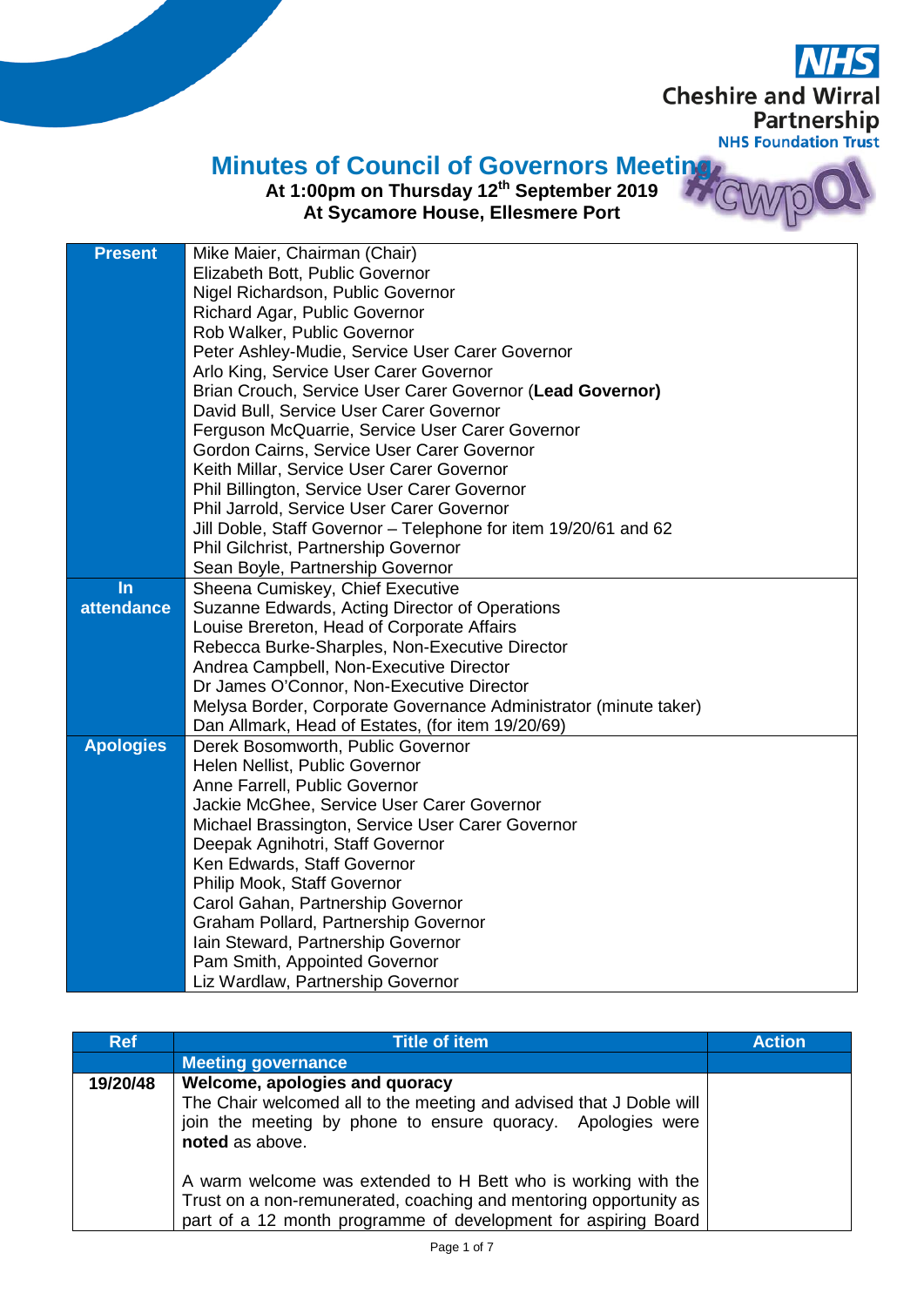| <b>Ref</b> | <b>Title of item</b>                                                                                                                                                                                                                                                                                                                                                                                                                                                                     | <b>Action</b> |
|------------|------------------------------------------------------------------------------------------------------------------------------------------------------------------------------------------------------------------------------------------------------------------------------------------------------------------------------------------------------------------------------------------------------------------------------------------------------------------------------------------|---------------|
|            | members, hosted by Gatenby Sanderson.                                                                                                                                                                                                                                                                                                                                                                                                                                                    |               |
| 19/20/49   | <b>Declarations of interest</b><br>Non-Executive Directors A Campbell, R Burke-Sharples & J<br>O'Connor declared an interest in item 19/20/61 and would leave the<br>meeting for this item.                                                                                                                                                                                                                                                                                              |               |
|            | M Maier, Chairman declared an interest in item 19/20/61 and would<br>leave the meeting for this item                                                                                                                                                                                                                                                                                                                                                                                     |               |
| 19/20/50   | <b>Meeting Guidelines</b><br>The meeting guidelines were noted.                                                                                                                                                                                                                                                                                                                                                                                                                          |               |
| 19/20/51   | Minutes of the previous meeting<br>The minutes of the meeting held on the 15 <sup>th</sup> July 2019 were<br>reviewed and <b>agreed</b> as an accurate record.                                                                                                                                                                                                                                                                                                                           |               |
| 19/20/52   | <b>Matters arising &amp; action points</b><br>The action points were reviewed.                                                                                                                                                                                                                                                                                                                                                                                                           |               |
|            | Action 18/19/48: IT Training for Governors – action closed.                                                                                                                                                                                                                                                                                                                                                                                                                              |               |
| 19/20/53   | <b>Business Cycle: 19/20 Business cycle</b><br>The business cycle for 2019/20 was noted.                                                                                                                                                                                                                                                                                                                                                                                                 |               |
|            | <b>Trust Updates</b>                                                                                                                                                                                                                                                                                                                                                                                                                                                                     |               |
| 19/20/62   | Item 19/20/62 & 19/20/61 were taken as the first two items. Further<br>to these items, J Doble would leave the meeting.                                                                                                                                                                                                                                                                                                                                                                  |               |
|            | Non-Executive Directors A Campbell, R Burke-Sharples & J<br>O'Connor stepped out of the meeting for this item.                                                                                                                                                                                                                                                                                                                                                                           |               |
|            | <b>NED Remuneration</b>                                                                                                                                                                                                                                                                                                                                                                                                                                                                  |               |
|            | A short paper was presented to the Council of Governors around<br>Non-Executive Director remuneration. In 2017/18 a 1% uplift was<br>awarded to all Non-Executive Directors, but no uplift has been<br>awarded since. The uplift proposed is in line with the pay awards for<br>the staff on Agenda for Change (AfC) payscales. From April 2019<br>the Government agreed a 3 year pay award for AfC staff, this<br>equates to an average of 2.17% per year for 3 years for senior staff. |               |
|            | It was recommended by the Nominations and Remuneration<br>Committee that the Council of Governors approve the pay uplift from<br>1 <sup>st</sup> April 2019 to 31 <sup>st</sup> March 2021 for all NEDs.                                                                                                                                                                                                                                                                                 |               |
|            | The Council of Governors agreed and approved<br>the<br>receommendations.                                                                                                                                                                                                                                                                                                                                                                                                                 |               |
| 19/20/61   | <b>Chair Remuneration</b>                                                                                                                                                                                                                                                                                                                                                                                                                                                                |               |
|            | (Chairman M Maier stepped out of the meeting for this item)                                                                                                                                                                                                                                                                                                                                                                                                                              |               |
|            | A paper was presented to the Council of Governors regarding the<br>remuneration of the Chair.                                                                                                                                                                                                                                                                                                                                                                                            |               |
|            | A range of options for the Chair's remuneration were considered by<br>the Nominations and Remuneration Committee in recognition of the<br>gap in remuneration levels and the increasing scale of the Chair's<br>role                                                                                                                                                                                                                                                                     |               |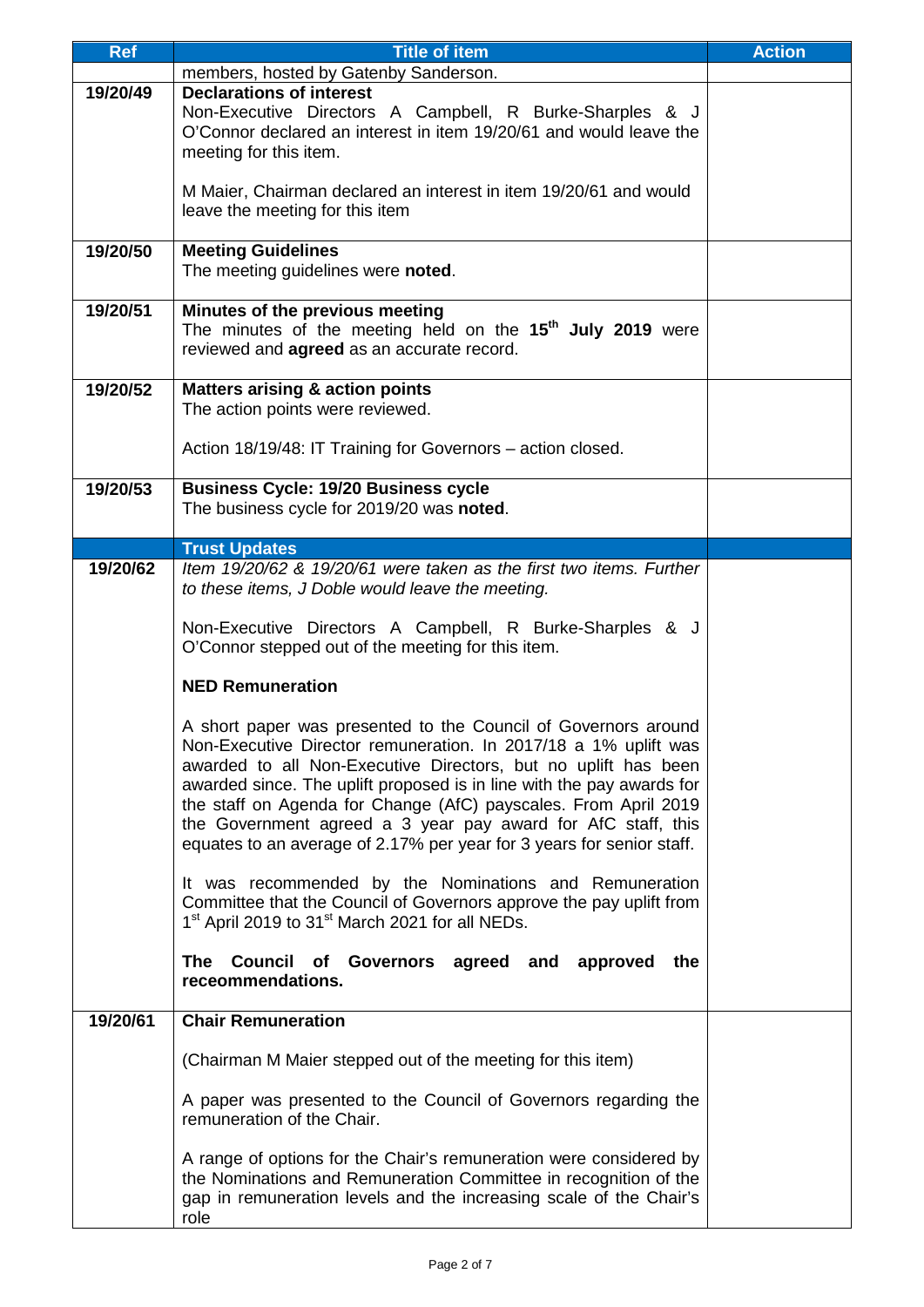| <b>Ref</b> | <b>Title of item</b>                                                                                                                                                                                                                                                                                                                                                                                                                                                                                                                              | <b>Action</b> |
|------------|---------------------------------------------------------------------------------------------------------------------------------------------------------------------------------------------------------------------------------------------------------------------------------------------------------------------------------------------------------------------------------------------------------------------------------------------------------------------------------------------------------------------------------------------------|---------------|
|            | It was proposed that the chair's remuneration is uplifted to the peer<br>average for 2017/18 from 1 <sup>st</sup> April 2019 to 31 <sup>st</sup> March 2019 then a<br>2.17% per annum uplift is awarded from 01/04/2019 to 31/03/2021,<br>in line with that proposed for the Non-Executive Directors. This<br>equates to a remuneration level of £44,914.                                                                                                                                                                                         |               |
|            | A discussion followed regarding the comparison information used. It<br>was noted that information on the average remuneration for Chairs<br>in medium sized, non-acute, Foundation trusts in the North West<br>had been largely used as the comparison informatiom.                                                                                                                                                                                                                                                                               |               |
|            | The Council agreed and approved the paper.                                                                                                                                                                                                                                                                                                                                                                                                                                                                                                        |               |
|            | The Non-Executive Directors and Chairman re-joined the meeting.                                                                                                                                                                                                                                                                                                                                                                                                                                                                                   |               |
|            | J Doble left the meeting.                                                                                                                                                                                                                                                                                                                                                                                                                                                                                                                         |               |
| 19/20/54   | <b>Chairs Announcements</b>                                                                                                                                                                                                                                                                                                                                                                                                                                                                                                                       |               |
|            | The Chairman announced the following:                                                                                                                                                                                                                                                                                                                                                                                                                                                                                                             |               |
|            | CWP have been nominated as a finalist for mental health<br>provider of the year.<br>CWP was awarded the contract for Old Hall Surgery in<br>Ellesmere Port from September 2019.<br>Best Practice event and Annual Members meeting is taking<br>place on Thursday 3 October in the Floral Pavilion, New<br>Brighton.<br>S Cumiskey raised the flag on 26 July to show support for<br>$\bullet$                                                                                                                                                     |               |
|            | <b>Chester Pride.</b><br>Person centred event at Sycamore house, presentation to<br>$\bullet$<br>show all the good person centred work with CWP, the<br>afternoon was dedicated to a farewell to A Devaney.                                                                                                                                                                                                                                                                                                                                       |               |
|            | A discussion was held around governor concerns that patient<br>medication will be at risk because of the potential of a no-deal<br>Brexit. J O'Connor gave assurance that a presentation given at the<br>recent Quality Committee meeting from the pharmacy team that<br>there are no unmitigated risks to supply of medicines. S Cumiskey<br>advised the Emergency Planning Team have created a business<br>continuity plan which considers a number of possible scenarios and<br>risks linked with Brexit to ensure the Trust remains prepared. |               |
| 19/20/55   | <b>Chief Executive Announcements</b>                                                                                                                                                                                                                                                                                                                                                                                                                                                                                                              |               |
|            | S Cumiskey updated on the following:                                                                                                                                                                                                                                                                                                                                                                                                                                                                                                              |               |
|            | Both operational performance targets and progress towards<br>the control total are on track<br>Cheshire East redesign is on plan and the implementation is<br>up to date, however will be entering a crucial phase of the<br>project shortly.<br>The Long term Plan for health and care is around how we<br>$\bullet$<br>look as a population and how they can be as healthy as they<br>can be. Work around to respond to the priorities in the Long<br>Term Plan are ongoing within the Trust and in the systems in                              |               |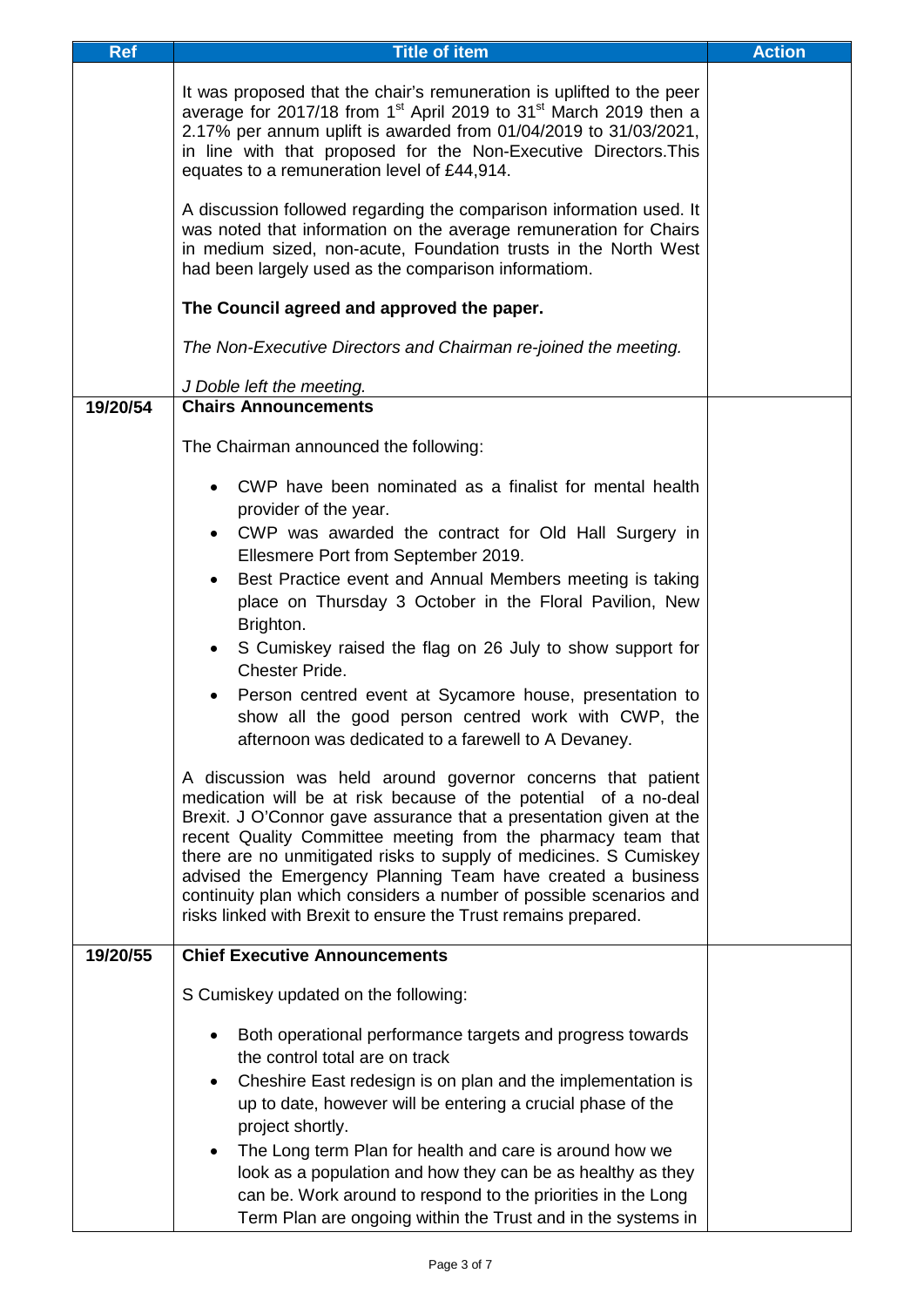| <b>Ref</b> | <b>Title of item</b>                                                                                                                                                                                                                                                                                                                                                                                                                                                                                                                                                                                                                                                                 | <b>Action</b>             |
|------------|--------------------------------------------------------------------------------------------------------------------------------------------------------------------------------------------------------------------------------------------------------------------------------------------------------------------------------------------------------------------------------------------------------------------------------------------------------------------------------------------------------------------------------------------------------------------------------------------------------------------------------------------------------------------------------------|---------------------------|
|            | which we operate.                                                                                                                                                                                                                                                                                                                                                                                                                                                                                                                                                                                                                                                                    |                           |
| 19/20/56   | <b>Reports from Council of Governors Sub-committees and</b><br>feedback on governor activity<br><b>Lead Governor Update</b>                                                                                                                                                                                                                                                                                                                                                                                                                                                                                                                                                          |                           |
|            |                                                                                                                                                                                                                                                                                                                                                                                                                                                                                                                                                                                                                                                                                      |                           |
|            | B Crouch, Lead Governor provided an updated on the following:                                                                                                                                                                                                                                                                                                                                                                                                                                                                                                                                                                                                                        |                           |
|            | Attendance to the Governor Forums has been low and a plea was<br>extended to all governors to attend the forums as they are an<br>excellent opportunity to meet with Care group leads and find out /<br>ask questions about the services. An outline programme will be sent<br>prior to the meeting to help structure the sessions, with an<br>opportunity for governors to ask questions to the care group leads<br>ahead of the forum. It was suggested that attendees of the forum<br>can feed back to the rest of the council the information shared at the<br>session either at the Sub Committee's, next Council of Governors or<br>the Governor discussion tab on the portal. |                           |
|            | B Crouch reminded the council the date of the Annual Members<br>Meeting and governors were encouraged to attend.                                                                                                                                                                                                                                                                                                                                                                                                                                                                                                                                                                     |                           |
|            | B Crouch advised an IT Training session will take place on 24 <sup>th</sup><br>October for any governors interested.                                                                                                                                                                                                                                                                                                                                                                                                                                                                                                                                                                 |                           |
| 19/20/57   | <b>Membership and Development Sub-Committee</b>                                                                                                                                                                                                                                                                                                                                                                                                                                                                                                                                                                                                                                      |                           |
|            | No meeting has been held since the last Council of Governors<br>meeting.                                                                                                                                                                                                                                                                                                                                                                                                                                                                                                                                                                                                             |                           |
| 19/20/58   | Scrutiny Sub-Committee - 12 June 2019                                                                                                                                                                                                                                                                                                                                                                                                                                                                                                                                                                                                                                                |                           |
|            | No meeting has been held since the last Council of Governors<br>meeting.                                                                                                                                                                                                                                                                                                                                                                                                                                                                                                                                                                                                             |                           |
|            | A discussion was held around a report on restrictive interventions<br>and how the trends have changed positively.                                                                                                                                                                                                                                                                                                                                                                                                                                                                                                                                                                    |                           |
|            | Dr J O'Connor advised a presentation had been given at Quality<br>Committee around challenging behaviour which he feels will be of<br>interest at the Scrutiny Sub Committee.                                                                                                                                                                                                                                                                                                                                                                                                                                                                                                        |                           |
|            | Action - Challenging Behaviour presentation to be added to the<br>Scrutiny Sub Committee agenda.                                                                                                                                                                                                                                                                                                                                                                                                                                                                                                                                                                                     | Corporate<br>Affairs Team |
| 19/20/59   | Remuneration and Nominations Committee Meeting Minutes -<br>14 May 2019                                                                                                                                                                                                                                                                                                                                                                                                                                                                                                                                                                                                              |                           |
|            | L Brereton asked the council to note the minutes of the last<br>Remuneration and Nominations committee. It was noted that the<br>two new Non Execuitve Directors will be taking up post shortly - A<br>Boyd will start at the end of September 2019 and P Bowen will start<br>in November.                                                                                                                                                                                                                                                                                                                                                                                           |                           |
|            | The Council of Governors noted the minutes.                                                                                                                                                                                                                                                                                                                                                                                                                                                                                                                                                                                                                                          |                           |
| 19/20/60   | <b>Governor Shared Learning</b>                                                                                                                                                                                                                                                                                                                                                                                                                                                                                                                                                                                                                                                      |                           |
|            | None.                                                                                                                                                                                                                                                                                                                                                                                                                                                                                                                                                                                                                                                                                |                           |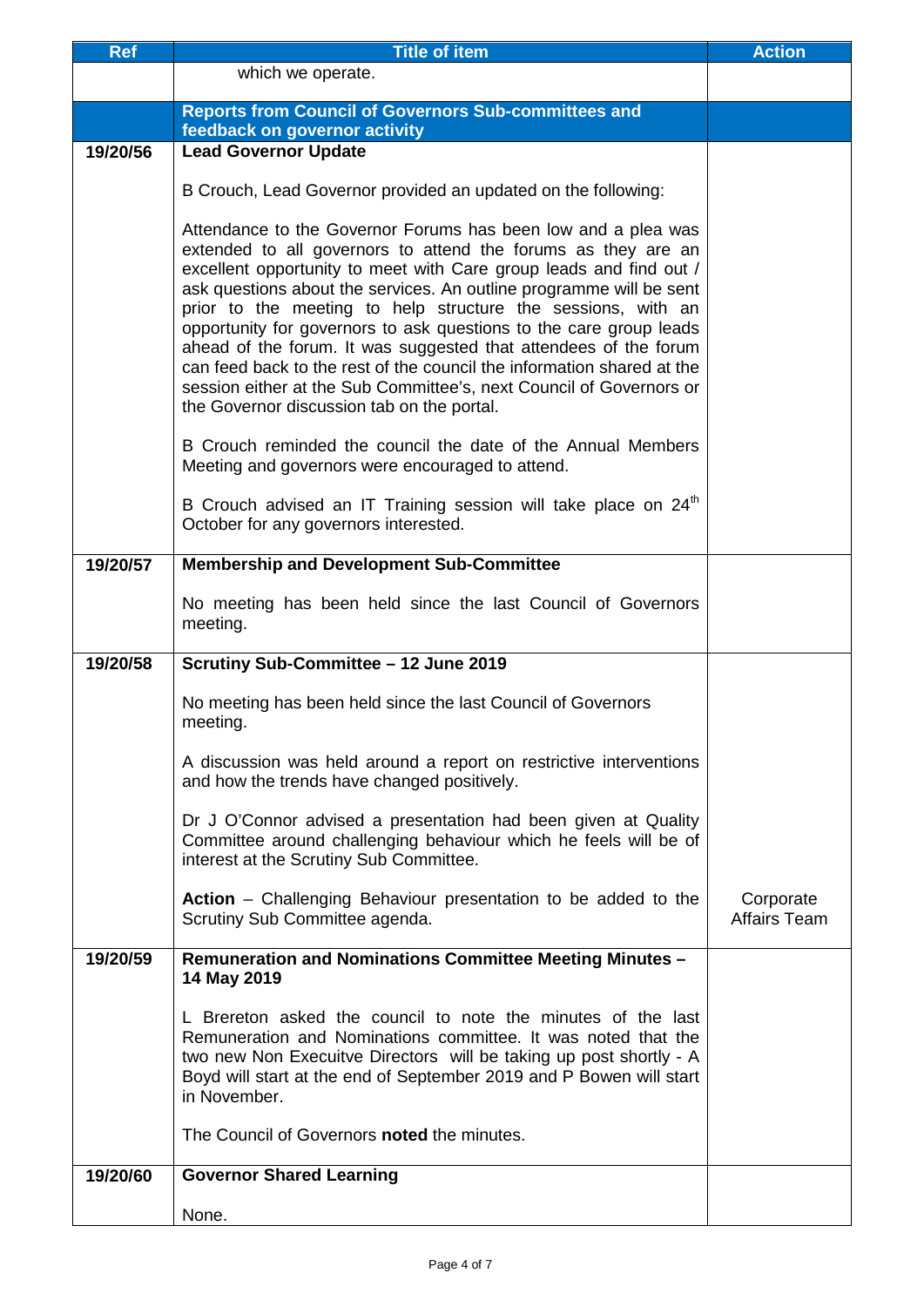| <b>Ref</b> | <b>Title of item</b>                                                                                                                                                                                                                                                                                                                                                                                                                                                                                                                                                       | <b>Action</b> |
|------------|----------------------------------------------------------------------------------------------------------------------------------------------------------------------------------------------------------------------------------------------------------------------------------------------------------------------------------------------------------------------------------------------------------------------------------------------------------------------------------------------------------------------------------------------------------------------------|---------------|
|            | <b>Items for Discussion and Approval</b>                                                                                                                                                                                                                                                                                                                                                                                                                                                                                                                                   |               |
| 19/20/63   | <b>Annual Governor Election - Outcome</b>                                                                                                                                                                                                                                                                                                                                                                                                                                                                                                                                  |               |
|            | L Brereton provided an update to the Council of Governors on the<br>current election process for 2019.                                                                                                                                                                                                                                                                                                                                                                                                                                                                     |               |
|            | The following seats form part of the 2019 election process:-<br>- x7 Service User/Carer Seats<br>- x6 Staff Governor Seats                                                                                                                                                                                                                                                                                                                                                                                                                                                 |               |
|            | Nominations opened on Friday 21 <sup>st</sup> June and ran until Friday 19 <sup>th</sup><br>July 2019. The conclusion of the elections were 7 candidates<br>applied for the seats, therefore it was uncontested and all 7<br>candidates take up a seat without need for a ballot. There are three<br>staff vacancies, 1 therapies, 1 medical and 1 clinical psychology.<br>Due to a number of staff posts remaining vacant the number of staff<br>seats will be looked at as part of the constitution review, and a bi<br>election is likely to take place in the new year |               |
|            | The Council of Governors noted the report.                                                                                                                                                                                                                                                                                                                                                                                                                                                                                                                                 |               |
| 19/20/64   | <b>Governors Question Time</b><br><b>Question 1 from Governor, Rob Walker</b><br><b>RE:- CWP NHS Legal Services Contract</b><br>a. What is its term and when does the contract go to tender?                                                                                                                                                                                                                                                                                                                                                                               |               |
|            | b. How much does the contract cost and what does it cover?<br>c. How many cases have they been involved in and what type of<br>cases are they?<br>d. Have you ever had reason to raise any concerns about negligent                                                                                                                                                                                                                                                                                                                                                        |               |
|            | legal practice?                                                                                                                                                                                                                                                                                                                                                                                                                                                                                                                                                            |               |
|            | <b>Answers</b>                                                                                                                                                                                                                                                                                                                                                                                                                                                                                                                                                             |               |
|            | a. The current contract has recently been extended for one further<br>year During this time we will review the Trust requirements and<br>ascertain any benefit to working collaboratively with partners<br>and to review the best route to market for value and service<br>requirements.                                                                                                                                                                                                                                                                                   |               |
|            | b. The contract costs were set out.<br>c. Cases are categorised in 4 areas - healthcare, property,<br>commercial and employment. Between October 2018 and June<br>2019, 48 cases were opened - these maybe ongoing cases or<br>'one off' queries.<br>d. No, however part of the requirements to be a legal partner is<br>that they have an established complaints process in place                                                                                                                                                                                         |               |
|            | should this be required.<br><b>Question 2 from Governor, Rob Walker</b>                                                                                                                                                                                                                                                                                                                                                                                                                                                                                                    |               |
|            | Are CWP aware that Cygnet Healthcare intends on opening a 30<br>bay unit for women in Crewe and does this cause a concern for<br>CWP?                                                                                                                                                                                                                                                                                                                                                                                                                                      |               |
|            | <b>Answer</b>                                                                                                                                                                                                                                                                                                                                                                                                                                                                                                                                                              |               |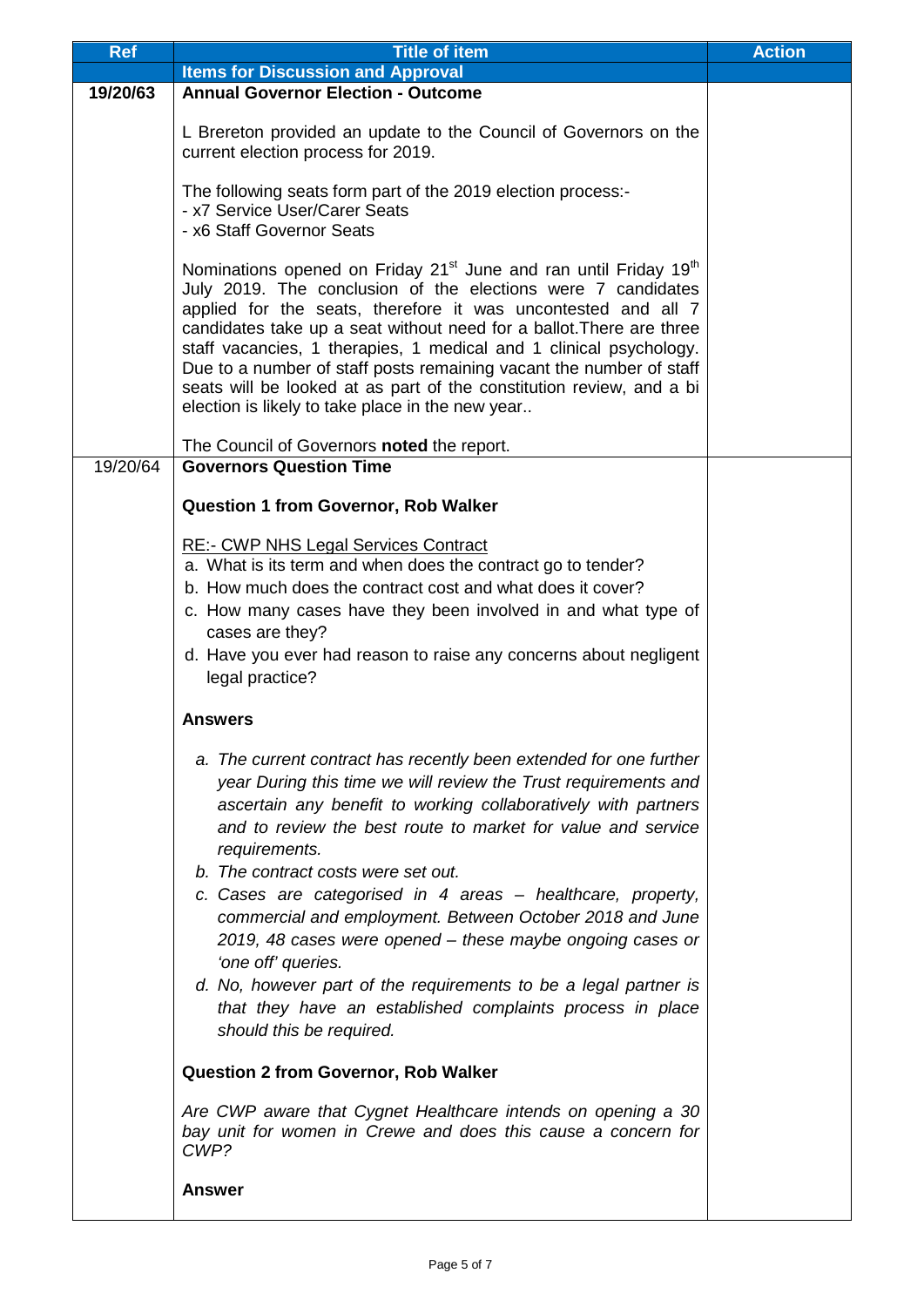| Ref      | <b>Title of item</b>                                                                                                                                                                                                                                                                                                                                                                                                        | <b>Action</b> |
|----------|-----------------------------------------------------------------------------------------------------------------------------------------------------------------------------------------------------------------------------------------------------------------------------------------------------------------------------------------------------------------------------------------------------------------------------|---------------|
|          | No CWP were not aware of this facilitate being developed. This is a<br>non NHS provision and will be accessed by a range of individuals<br>from around the country. The population of Cheshire will continue to<br>access CWP acute care services.                                                                                                                                                                          |               |
|          | <b>Question 3 from Governor, Keith Millar</b>                                                                                                                                                                                                                                                                                                                                                                               |               |
|          | An article in the independent on Saturday 31st September 2019 (<br>More than 120,000 NHS patients kept on hidden waiting lists for<br>mental health appointments) The report identities East Cheshire<br>CCG as the worst performing of the 191 CCGs with patients waiting<br>more than 15 weeks for a follow up IAPT appointment, Has this<br>exasperated people's wellbeing resulting in more people reaching a<br>crisis |               |
|          | <b>Answer</b>                                                                                                                                                                                                                                                                                                                                                                                                               |               |
|          | Hidden waits in IAPT are classified as the gap between the first<br>intervention and the second. The national IAPT model is that all<br>patients should be treated initially at the lowest levels, so the<br>majority of patients accessing an IAPT service will receive their<br>initial treatment at step 2. However patients who need more<br>complex interventions are then treated at step 3.                          |               |
|          | The way the IAPT targets are set and monitored by NHSE has<br>influenced the commissioning of services, which allocates higher<br>numbers at the front end of IAPT services. To address hidden waits<br>IAPT services need to have the correct resource to facilitate access<br>and ongoing treatment and this is an issue which requires<br>addressing by commissioners                                                    |               |
|          | <b>Question 4 from Governor, Gus Cairns</b>                                                                                                                                                                                                                                                                                                                                                                                 |               |
|          | In the Week of World Suicide Prevention Day and with the Office<br>For National Statistics coming out with the 2018 Suicide Figures<br>which show a quite big increase over 2017. The biggest increase by<br>age Group of 32% was in over 75's.<br>Could CWP Research please do some research into why this is so<br>and do we do anything to check baby boomers Mental Health as<br>well as physical health?               |               |
|          | <b>Answer</b>                                                                                                                                                                                                                                                                                                                                                                                                               |               |
|          | CWP take part in the National Confidential Enquiry into Suicide and<br>Homicide and have done so since 2012 returning 100% of all the<br>data requested. We are not taking part in any other study at this<br>time. CWP also review all suicides that occur with any patients, to<br>ensure our processes are continually reviewed and improved upon.                                                                       |               |
|          | Those who require community nursing care with ongoing care<br>requirements will be offered an Assessment of Needs.<br>The<br>assessment of need includes; social involvement and mood. Other<br>mental health issues are not routinely screened for. However,<br>screening for anxiety and depression will be offered as clinically<br>appropriate.                                                                         |               |
| 19/20/69 | Governor Chosen Topic: QI Strategy / Implementation Update                                                                                                                                                                                                                                                                                                                                                                  |               |